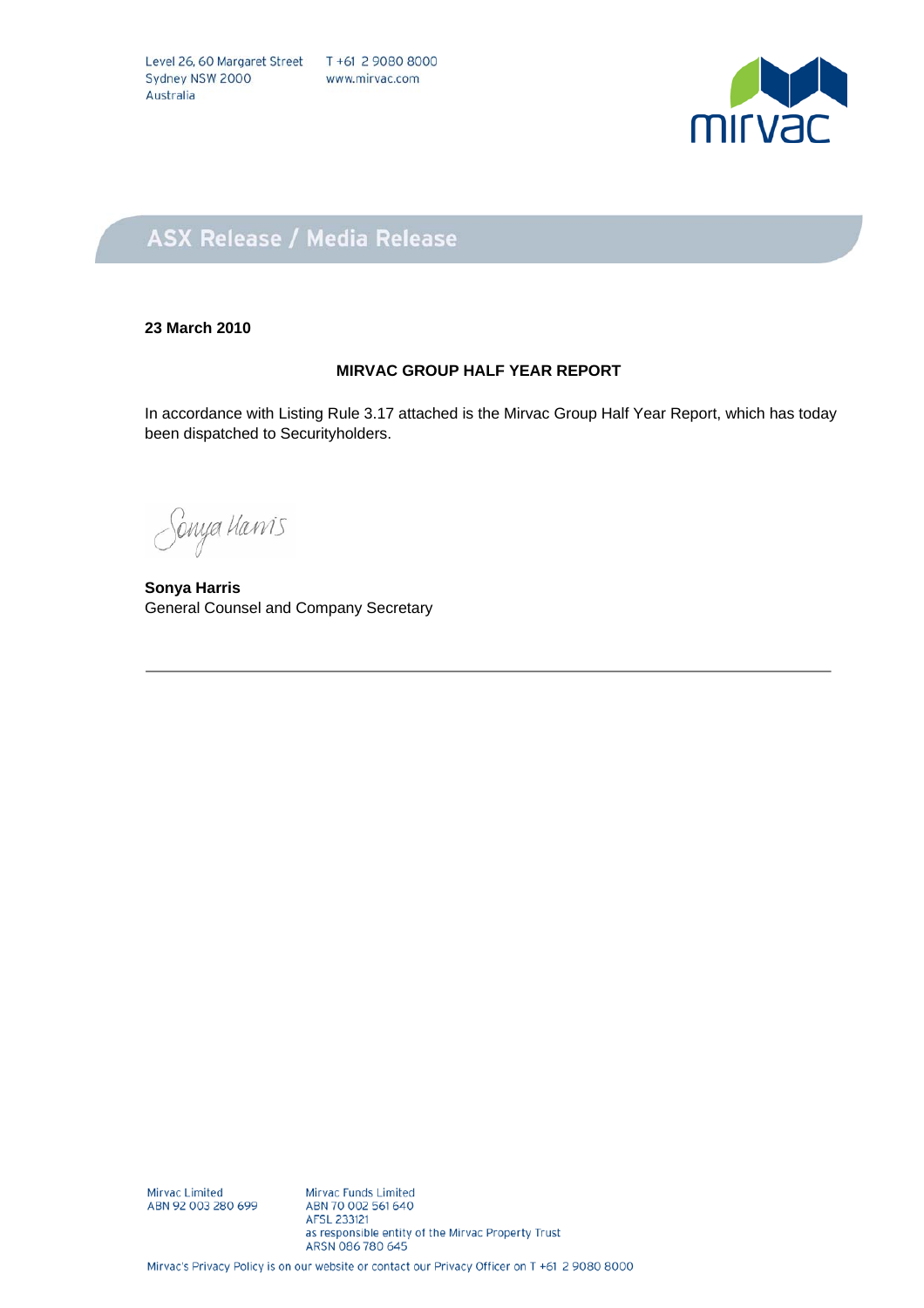

#### **MIRVAC GROUP half year report 31 december 2009**

**MIRVAC.com**

NS

4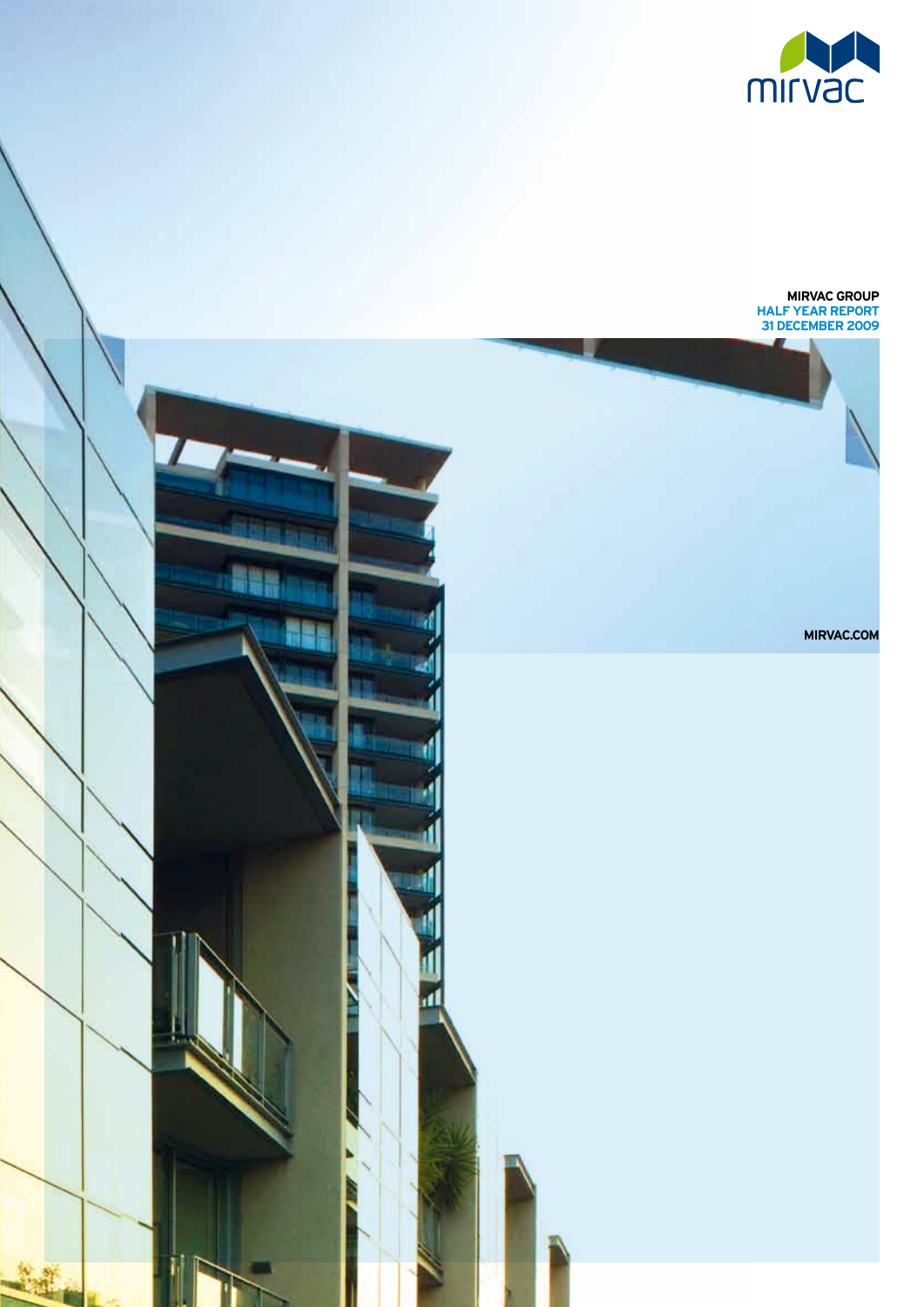Mirvac Group ("Mirvac" or the "Group") is a leading integrated real estate group, listed on the Australian Securities Exchange ("ASX") with activities across the investment and development spectrum.

## core divisions

#### **Investment**

Mirvac's Investment Division has a diverse portfolio of 74 investment grade assets valued at \$4.4 billion. The portfolio includes a mix of commercial offices, retail centres, industrial properties and hotels, leased to quality tenants, including leading Australian and international companies.

Mirvac's integrated business approach includes a specialised in-house asset management team responsible for all asset leasing and management across the portfolio and in-house design, development and construction expertise to improve and expand existing assets and evaluate new asset acquisitions.

#### **Development**

Mirvac is one of the leading brands in the Australian development and construction industry and has a proven track record of delivering innovative and quality products that exceed customers' expectations and lead the market.

Mirvac's integrated approach to delivering projects means the Group applies in-house expertise from planning to after sales service in pursuit of project excellence. The Group's team ensures absolute quality control over the entire development process through the implementation of a thorough planning, design, construction and marketing process, from concept to completion.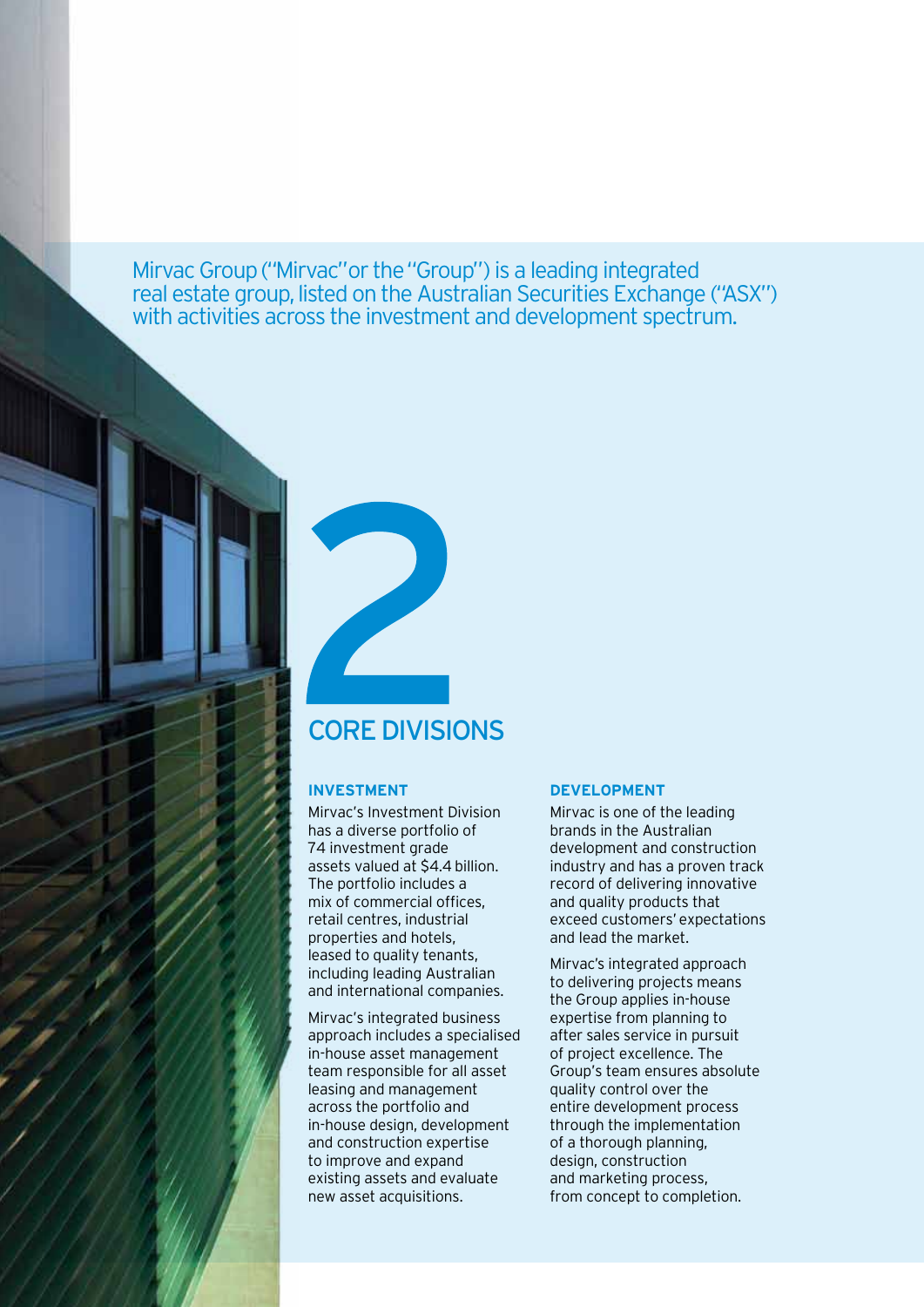#### Managing Director's Report

These results demonstrate that we are delivering on our strategy of being Australia's leading developer of residential real estate and providing secure income through our diversified, quality Australian investment portfolio.

#### Dear Securityholders,

We are pleased to report that Mirvac's half year results demonstrate that the Group is delivering on its strategy and that we are on track to deliver our full year results for the 2010 financial year.

As previously stated, the challenges of the last two years presented both Mirvac and the wider industry with a number of different challenges. We were realistic and adaptive in our approach to these challenges and we set a clear and consistent strategy to focus on our two core divisions — Investment and Development.

We are now seeing signs of improvement in the markets in which we operate and we believe the direction and strategy we set for the Group will ensure the strength of our business into the future.

#### **Financial highlights**

For the six months to 31 December 2009, Mirvac recorded a net profit after tax of \$47.2 million and an operating profit of \$129.4 million.<sup>1</sup>

Operating earnings were 4.6 cents per stapled security<sup>1</sup> and the Net Tangible Asset ("NTA") per security was \$1.65.<sup>2</sup> Distributions to Securityholders totalled 4.0 cents per stapled security for the reporting period.

As a result of the successful acquisition of the separately listed Mirvac Real Estate Investment Trust ("MREIT") in December 2009, we revised our earnings guidance for the 2010 financial year, with earnings per security at 9.2 cents and the distribution per security remaining at 8.0–9.0 cents.

Importantly, the capital management initiatives we undertook during the last financial year ensures the Group is in a strong capital position and we are able to fund all forecast debt maturities and existing capital commitments beyond June 2011.

| Net profit after tax                   | \$47.2m                |
|----------------------------------------|------------------------|
| Operating profit <sup>1</sup>          | \$129.4m               |
| <b>Total assets</b>                    | \$7.5bn                |
| Net assets                             | \$5.0bn                |
| Earnings per security <sup>1</sup>     | 4.6 cpss               |
| Distribution per security              | 4.0 cpss               |
| S&P rating                             | BBB (positive outlook) |
| Total interest bearing debt            | \$2.0bn                |
| Average borrowing rate <sup>3</sup>    | 7.03%                  |
| Weighted average debt maturity (drawn) | 3.0 years              |
|                                        |                        |

**Financial results and capital management 31 Dec 09**

#### Per cent hedged 63.4% Weighted average hedged maturity  $4$  5.9 years Balance sheet gearing<sup>5</sup> 23.2% Look-through gearing 26.6% Covenant gearing 6 33.4%

Mirvac's half year financial statements are detailed in the Interim Report which can be viewed on the website or request a copy by calling 1800 356 444.

- 
- 
- 2) NTA based on issued securities including EIS securities.<br>3) Includes margins and line fees.<br>4) Includes bank cancellable swaps and a swaption.<br>5) Net debt after CCIR swaps excluding leases/(total tangible assets cash)

#### **Operating highlights**

We achieved a number of significant operational achievements during this period, with some of the key highlights including:

- —The Investment Division successfully increased its recurring rental income and enhanced the Group's earnings with the acquisition of the \$915.0 million<sup>7</sup> MREIT portfolio;
- —The Development Division achieved strong residential sales with 972 lot settlements and secured future income with \$735.8 million of exchanged contracts (\$689.8 million of total exchanged contracts as at 31 December 2009);
- —Post 31 December, we achieved a sell out success of Stage 1 of our latest masterplanned development — Endeavour 88 in South Coogee, Sydney. The Development team secured in excess of \$46.0 million in exchanged contracts, at an average price of \$1.3 million, for all 35 freestanding homes within Stage 1;
- —The hotel management portfolio was expanded with two further contracts adding another 191 rooms to the 5,741 room hotel management portfolio; and
- —Post 31 December, we activated our commercial (or non-residential) pipeline with our agreement with Woolworths Limited to develop two major distribution centres, covering 140,000 square metres in south western Sydney (subject to receiving State planning approval).

#### **Outlook**

We believe these results demonstrate that we are delivering on our strategy of being Australia's leading developer of residential real estate and providing secure income through our diversified, quality Australian investment portfolio.

Although we still need to be cautious in our outlook, we are seeing a number of positive signs in the marketplace and we enter the second half of this financial year confident in the direction we set for the Group.

Our depth of experienced management and in-house expertise, the existing pipeline of development projects with high levels of pre-sales and the quality of our investment property portfolio augur well for the Group.

In addition to this, the capital management initiatives undertaken over the last 18 months mean that we are in a strong position to expand our operations and capitalise on opportunities as they arise.

Thank you for your continued support.

**Nick Collishaw** Managing Director



<sup>1)</sup> Excluding specific non-cash items, significant items and related taxation.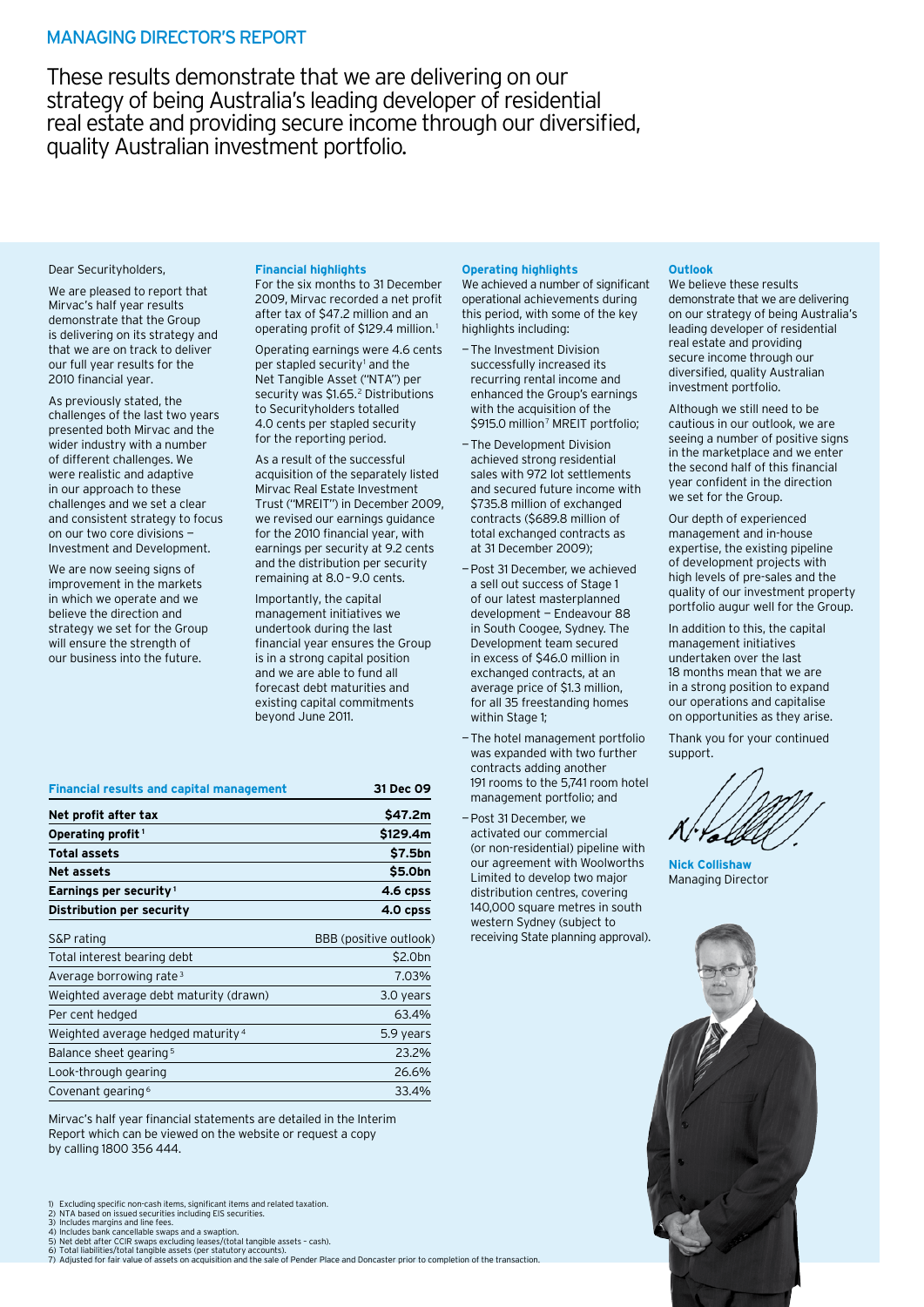## Investment

Mirvac's Investment Division represents the core earnings platform for the Group with a strong domestic property portfolio securely leased to major organisations, national retailers and Government bodies.



As at 31 December 2009, the Investment Division (comprising Mirvac Property Trust ("MPT" or the "Trust") and the recently acquired MREIT portfolio) had a total portfolio value of \$4.4 billion, with investments in 74 assets, covering the commercial, retail, industrial and hotel sectors, as well as investments in other funds managed by Mirvac.

The Investment Division's operating profit before tax was \$150.0 million.

Valuations on MPT's properties were undertaken during the six months to 31 December 2009 resulting in a total revaluation decline of \$124.6 million,<sup>1</sup> a decrease of 3.0 per cent.

The Trust continued to maintain its stable portfolio metrics with secure tenant covenants, minimal lease expiries and high portfolio occupancy of 96.7 per cent.<sup>2</sup>

Earnings from the Trust remain highly secure with 89.5 per cent of FY10 rent reviews being fixed or CPI linked, and 66.4 per cent of gross income derived from ASX-listed, multinational, national and Government tenants.

Key highlights for the Trust for the six months ended 31 December 2009 included:

- —Successful acquisition of MREIT on 7 December 2009. The acquisition was in line with the Group's stated strategy of securing Australian recurring rental earnings, with this transaction adding approximately \$915.0 million<sup>3</sup> of investment grade assets to the Group; and
- —Disposal of assets that no longer fit MPT's investment criteria (two commercial and one industrial) for a total realisation of \$40.9 million.

The Division remains focused on proactive asset management, ensuring income security, a balanced lease expiry profile and value maximisation.

The Division's strategy is to continue to increase investment in domestic investment grade property focused on the east coast of Australia.

#### **Investment Management**

The focus for Mirvac's Investment Management ("MIM") business unit is to continue to support the Group's core activities -Investment and Development by sourcing capital through the establishment of investment partnerships with global wholesale investors.

As at 31 December 2009, MIM had approximately \$5.6 billion of funds under management. MIM recorded a net operating loss before tax of \$1.7 million.<sup>4</sup> MIM's operating EBIT of \$3.9 million 4 represented a significant increase on the previous corresponding period due to the disposal of non-aligned funds.

The rationalisation of non-aligned and unscaleable funds continued during the six months and is expected to be complete by FY10.

#### **Hotel Management**

Mirvac Hotels & Resorts is a fee-based business with three separate types of management agreements: leasing; management lots; and management agreements. The business unit continued to expand during the six months to 31 December 2009, with two new hotel management contracts (Citigate Mount Panorama (111 rooms) and Sebel Deep Blue Warrnambool (80 rooms)) bringing the total hotels managed to 45, covering 5,741 rooms across Australasia.

For the six months ended 31 December 2009, Hotels & Resorts achieved an operating profit before tax of \$6.6 million.

Hotels & Resorts will continue to increase the number of hotels managed in Australia, focusing on regions which are under-represented by Mirvac's existing brands.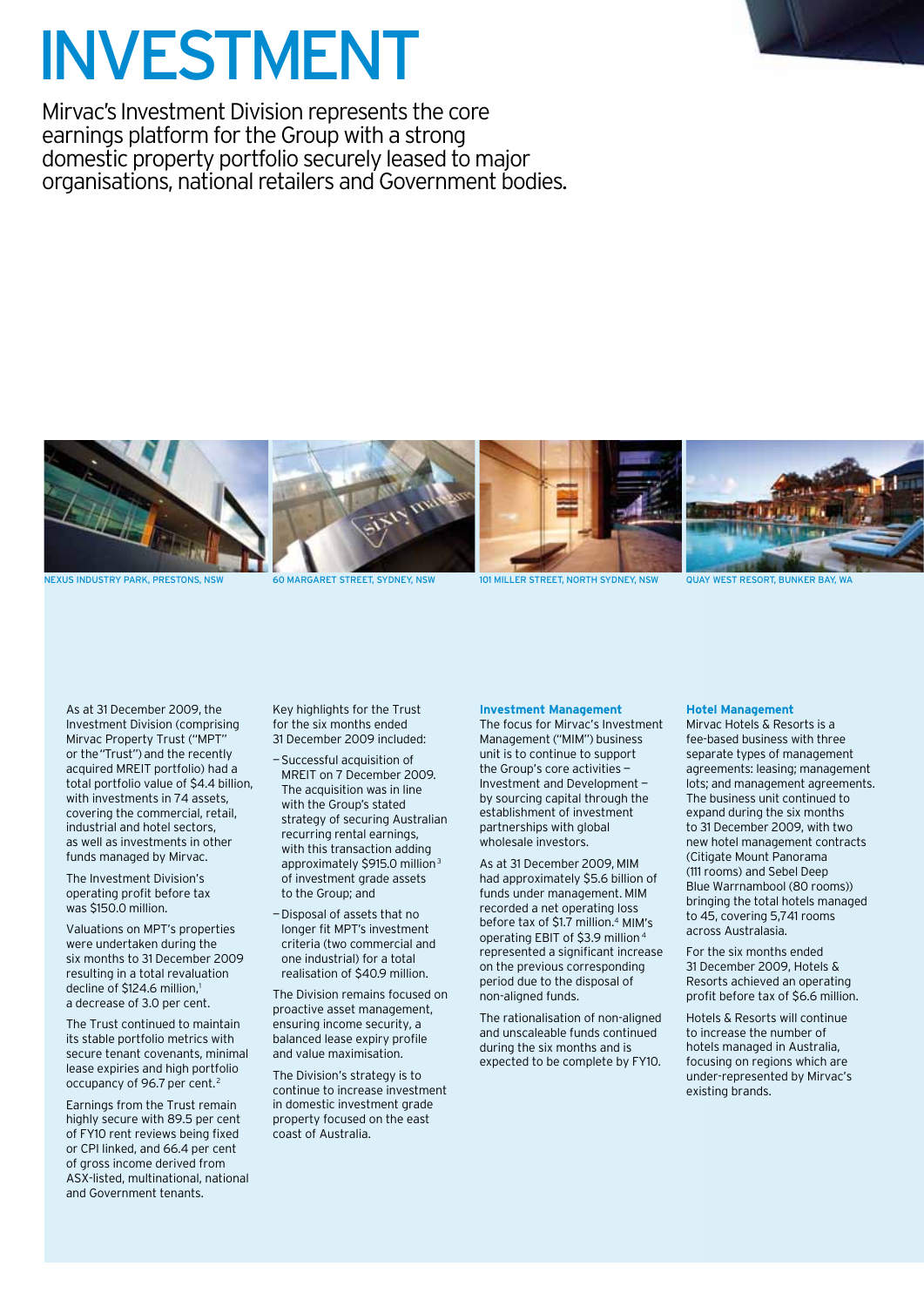10 – 20 bond street, sydney, NSW

#### **MREIT acquisition**

On 7 December 2009, the \$915.0 million 3 MREIT portfolio was successfully acquired by Mirvac. The diversified portfolio included five commercial properties, eight retail centres, six industrial properties and an interest in 13 Travelodge hotels.

The portfolio included a number of high quality properties including:

- 10 20 Bond Street, Sydney, NSW, an A Grade office tower currently undergoing a \$60.0 million refurbishment. The upgrade is designed to achieve a 5 star NABERS Energy rating; and
- 23 Furzer Street, Phillip, ACT, the "Sirius Building" which was completed post 31 December 2009, and is now the largest commercial asset within the MPT portfolio. The Sirius Building comprises 46,000 square metres of floor space and is 100 per cent leased to the Commonwealth Government for a term of 15 years, providing in excess of \$16.0 million per annum of secure income to MPT. The building is designed to achieve a 4.5 star NABERS Energy rating.

#### **NABERS explained**

The National Australian Built Environment Rating System ("NABERS") is a performancebased rating system for existing commercial office, retail, hotel or residential buildings. The NABERS suite of tools covers energy, water, waste and indoor environment, and is systematically being rolled out across various asset types. NABERS is administered by the NSW Department of Environment, Climate Change and Water, and is considered the national standard for rating the performance of existing buildings across Australia.

- 
- 
- 1) Represents revaluation of investment properties excluding fair value adjustments relating to the acquisition of the MREIT<br>2) Excludies assets held for developr actions Gross revaluations including assets classified as o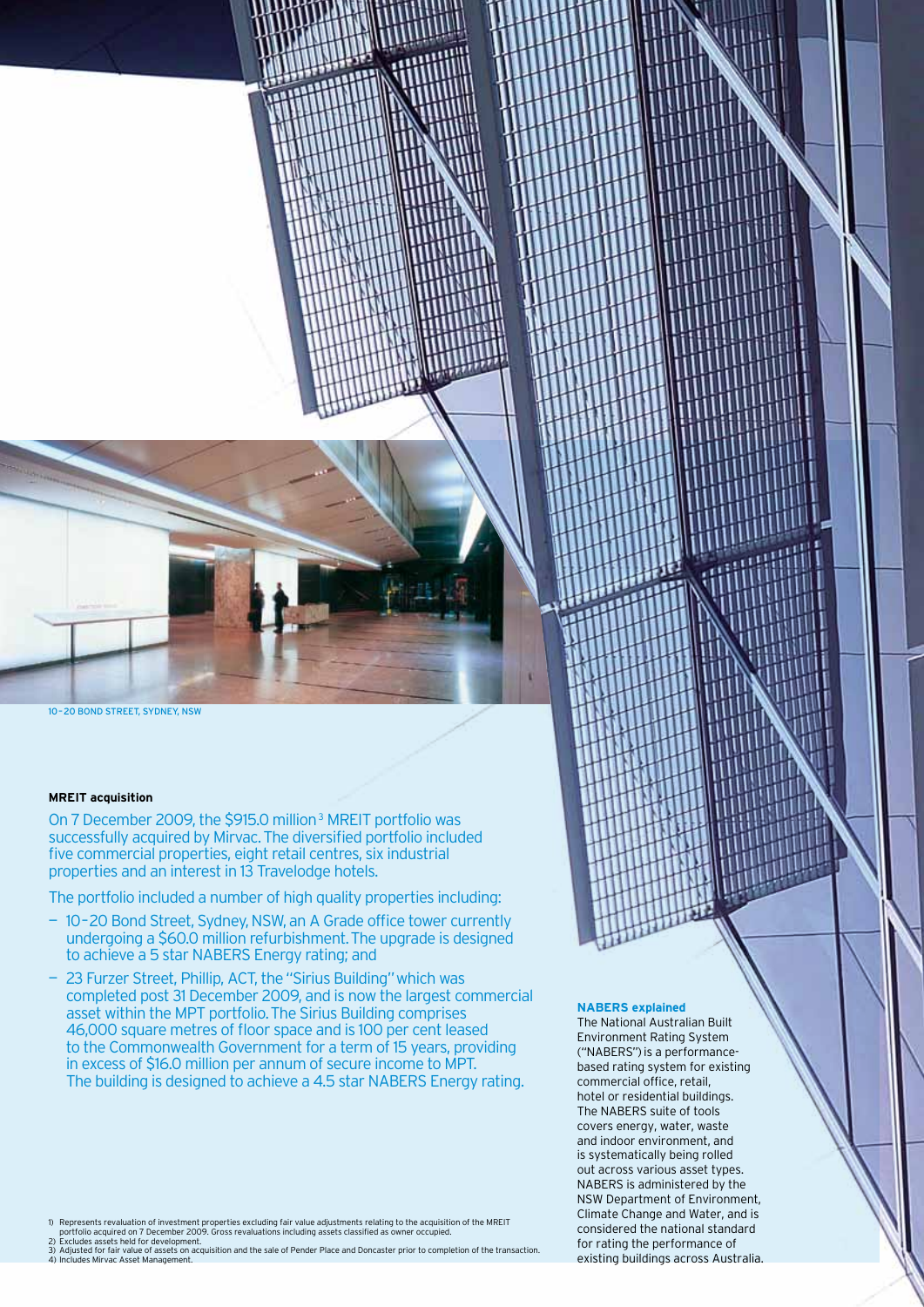# **DEVELOPMENT**

The Group's Development Division conducts residential and commercial development across New South Wales, Victoria, Queensland and Western Australia. Mirvac's product offering includes house and land packages, masterplanned communities and luxury apartments.



PANORAMA ESTATE, GLENFIELD, NSW MARINER'S PENINSULA, TOWNSVILLE, QLD WAVERLEY PARK, MULGRAVE, VIC

Mirvac's Development Division achieved a solid result for the six months ended 31 December 2009, and is on track to deliver its forecast full year result, recording an operating profit before tax of \$5.3 million.

Mirvac maintained its strong position within the Australian residential market with the settlement of 972 lots as at 31 December 2009 (including Mirvac's share of joint venture interest and Mirvac managed funds).

The Division secured future income with \$735.8 million of exchanged contracts (including Mirvac's share of joint venture interest and Mirvac managed funds) as at February 2010. Key projects included Waterfront, Newstead, QLD; Yarra's Edge River Homes, Melbourne, VIC; The Royal, Newcastle, NSW; and The Peninsula, Burswood, WA.

#### **Strong sales results**

Mirvac is continuing to see strong demand for its developments and has recently achieved an entire sell out at its latest release. At the beginning of February 2010, Mirvac released Endeavour 88, in South Coogee, Sydney, which achieved pre-sales in excess of \$46.0 million, at an average price of \$1.3 million, for all 35 freestanding homes within Stage 1

Endeavour 88 is Mirvac's latest masterplanned residential development covering approximately seven hectares of prime residential land, and on completion will deliver 138 homes centred around a community park and bordered by parkland. The site is one of the few freestanding housing projects currently underway in Sydney's desirable eastern suburbs.

The first stage of Mirvac's Laureate in Albert Park, Melbourne, also recently achieved significant sales of \$28.0 million across 15 lots.

Laureate is located in one of Melbourne's most prestigious neighbourhoods, situated amongst parkland and approximately 300 metres from the beach. On completion, Laureate will comprise 46 three, four and five bedroom luxurious homes.

These results are a strong signal that investors and second and third home buyers have returned to the market, and importantly, filling the gap left from the retreat of the first home buyer.

Mirvac believes demand is expected to remain firm in 2010 supported by the ongoing undersupply of housing, upward pressure on average rental rates, the prevailing interest rate being below long-run averages and the improved outlook for the domestic labour market and economy. Nevertheless, the impact on affordability from rising mortgage rates and higher prices, and the removal of the first home buyer boost scheme is expected to moderate the rate of further price growth.

#### **Commercial development**

Mirvac's commercial development pipeline covers the office, retail, industrial and hotel sectors. Eight commercial projects are currently under review for activation which have the potential to add significant value to the Investment and Development Divisions' earnings.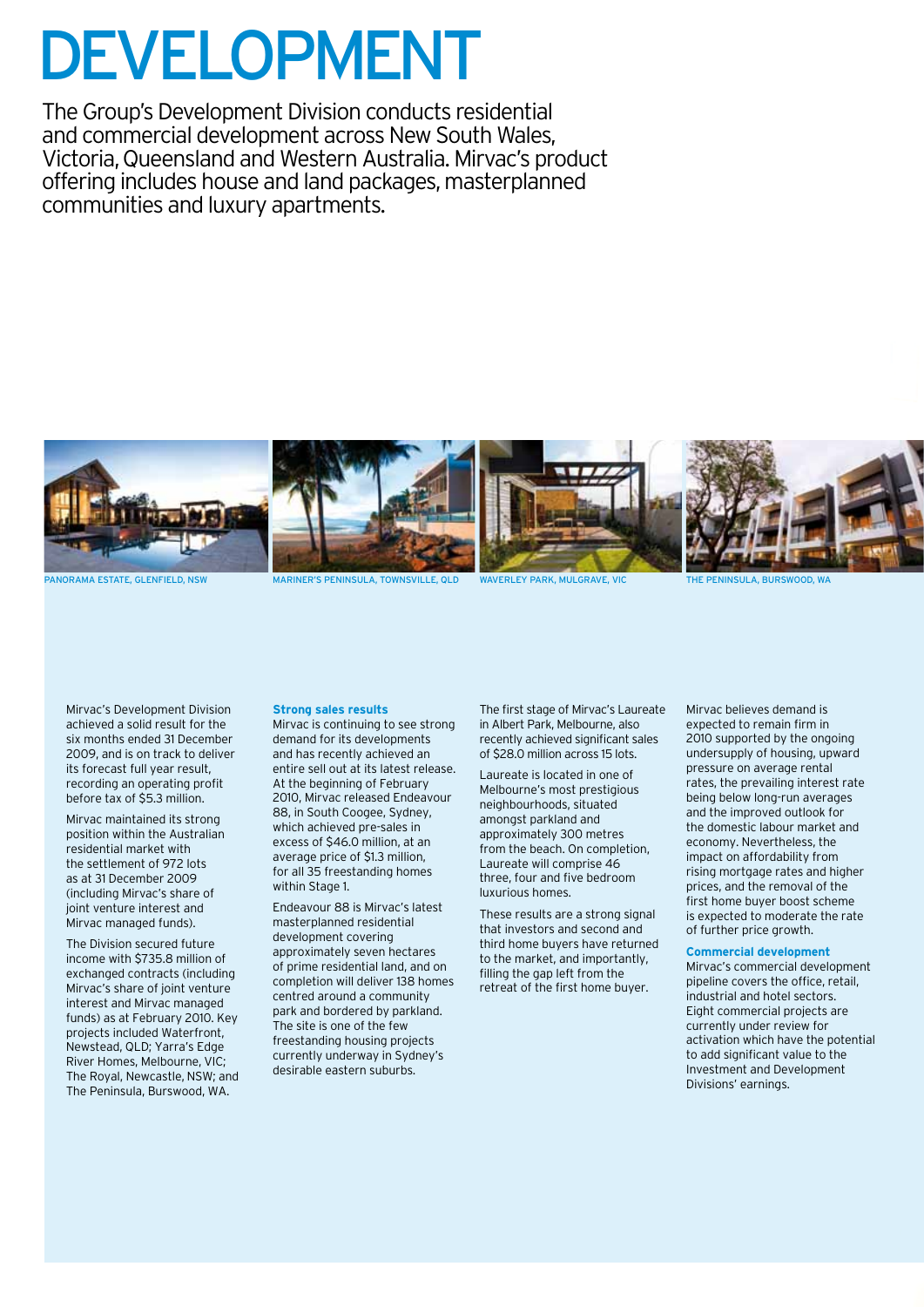hoxton park, NSW (artist's impression)

#### **Hoxton Park pre-commitment**

Mirvac has reactivated its commercial pipeline, entering into an agreement with Woolworths Limited to develop two major distribution centres, covering 140,000 square metres in south western Sydney, for a total cost of \$200.0 million and a forecast yield of 8.0 per cent (subject to receiving State planning approval). 1

The new facilities will be 100 per cent pre-let to Woolworths Limited and will house two major distribution centres for BIG W and Dick Smith. The pre-commitment covers 30 hectares of the 40 hectare site, and when complete in early 2012 will be the equivalent size of 25 football fields under roof. Mirvac has secured a 25 year lease term for the 90,000 square metre BIG W distribution centre and a 20 year lease term for the 50,000 square metre Dick Smith national distribution centre.

The project is one of first significant industrial developments to be undertaken in Australia since the credit crisis, and will generate significant employment with approximately 1,400 direct jobs during construction and over 935 jobs once the facilities are at peak operation.